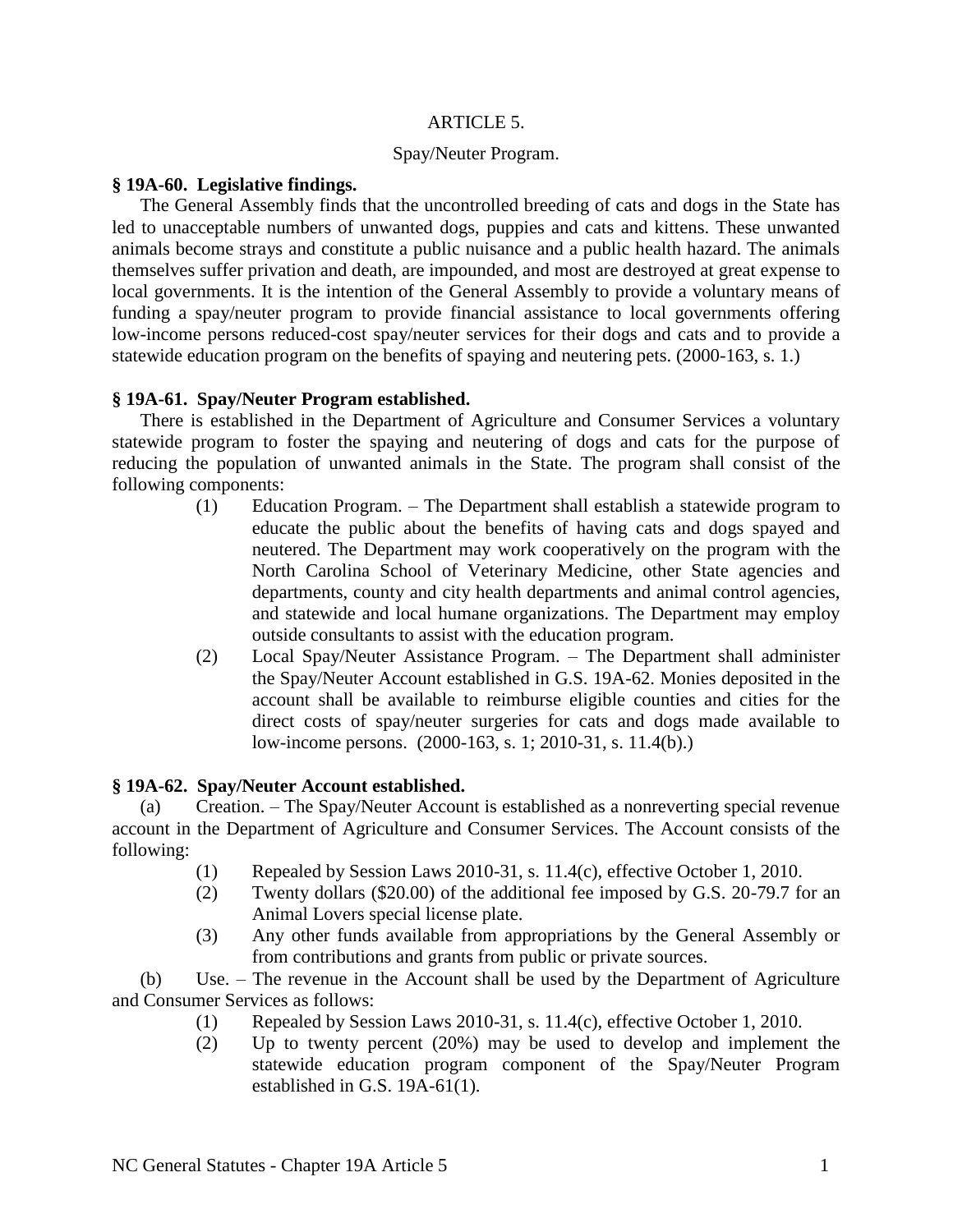- (3) Up to twenty percent (20%) of the money in the Account may be used to defray the costs of administering the Spay/Neuter Program established in this Article.
- (4) Funds remaining after deductions for the education program and administrative expenses shall be distributed quarterly to eligible counties and cities seeking reimbursement for reduced-cost spay/neuter surgeries performed during the previous calendar year. A county or city is ineligible to receive funds under this subdivision unless it requires the owner to show proof of rabies vaccination at the time of the procedure or, if none, require vaccination at the time of the procedure.

(c) Report. – In March of each year, the Department must report to the Joint Legislative Commission on Governmental Operations and the Fiscal Research Division. The report must contain information regarding all revenues and expenditures of the Spay/Neuter Account. (2000-163, s. 1; 2007-487, ss. 2, 3; 2008-187, s. 8; 2010-31, s. 11.4(c); 2011-326, s. 4; 2015-263, s. 25(b).)

# **§ 19A-63. Eligibility for distributions from Spay/Neuter Account; Definitions.**

(a) A county or city is eligible for reimbursement from the Spay/Neuter Account if it meets the following condition:

- (1) The county or city offers one or more of the following programs to low-income persons on a year-round basis for the purpose of reducing the cost of spaying and neutering procedures for dogs and cats:
	- a. A spay/neuter clinic operated by the county or city.
	- b. A spay/neuter clinic operated by a non-profit organization under contract or other arrangement with the county or city.
	- c. A contract or contracts with one or more veterinarians, whether or not located within the county, to provide reduced-cost spaying and neutering procedures.
	- d. Subvention of the spaying and neutering costs incurred by low-income pet owners through the use of vouchers or other procedure that provides a discount of the cost of the spaying or neutering procedure fixed by a participating veterinarian.
	- e. Subvention of the spaying and neutering costs incurred by persons who adopt a pet from an animal shelter operated by or under contract with the county or city.
- (2) Reserved for future codification purposes.
- (b) The following definitions apply in this Article:
	- (1) Local veterinarian. A veterinarian licensed by the North Carolina Veterinary Medical Board under Article 11 of Chapter 90 of the General Statutes and practicing within the county where the services are provided. If no licensed veterinarian practices within that county, then a local veterinarian is a licensed veterinarian practicing in a county adjacent to the county where the services are provided. For purposes of this definition, "practicing" means engaging in the practice of veterinary medicine, as defined in Article 11 of Chapter 90 of the General Statutes.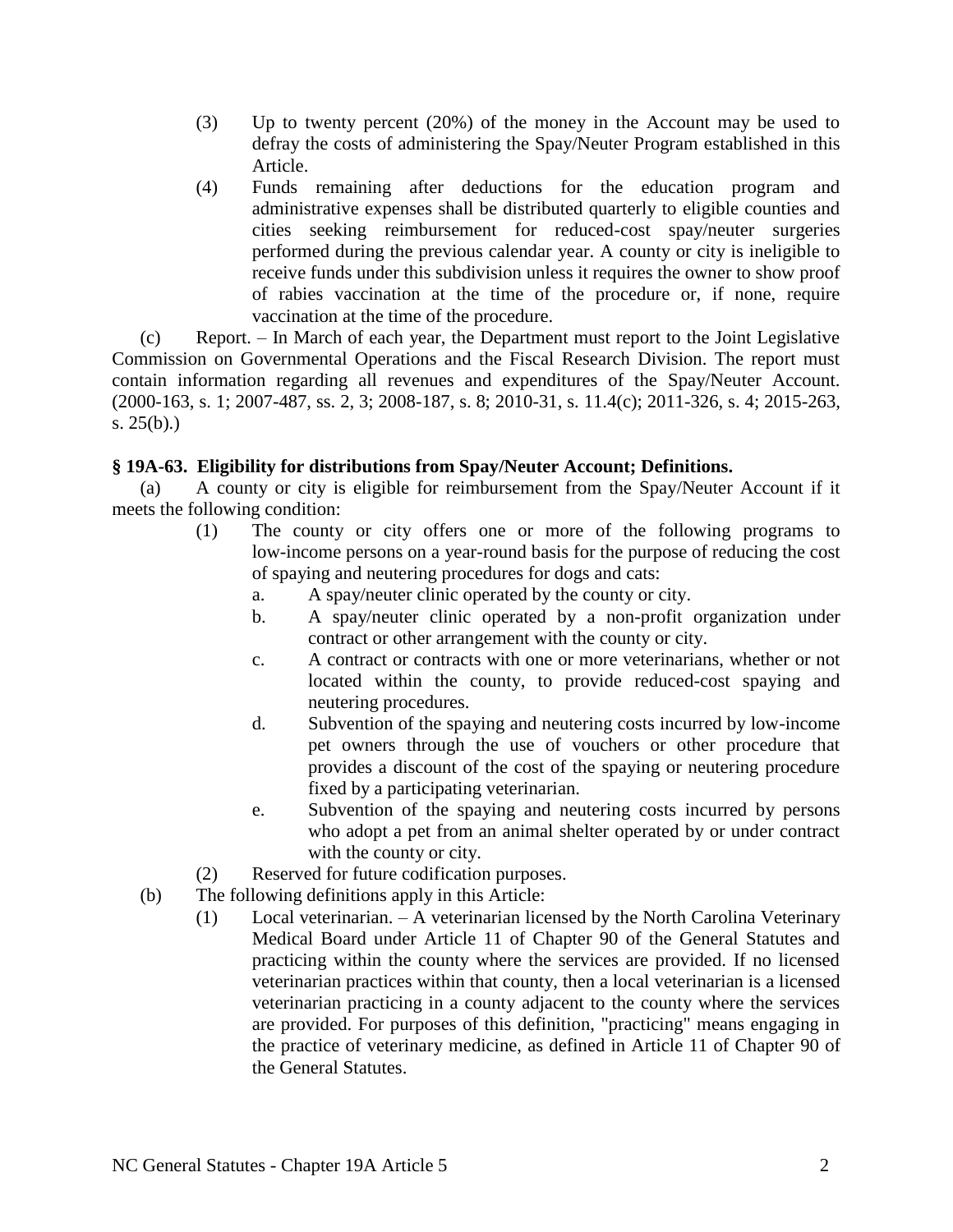(2) Low-income person. – An individual who qualifies for one or more of the programs of public assistance administered by the Department of Health and Human Services pursuant to Chapter 108A of the General Statutes or whose annual household income is lower than one hundred percent (100%) of the federal poverty level guidelines published by the United States Department of Health and Human Services.

(c) Each county shall make rules or publish guidelines that designate what proof a low-income person must submit to establish that the person has an annual household income lower than one hundred percent (100%) of the federal poverty level guidelines published by the United States Department of Health and Human Services.

(d) Each county shall provide the opportunity to participate in the program created by this Article to all local veterinarians. Proof of the provision of this opportunity shall be included in the first reimbursement request of each calendar year. (2000-163, s. 1; 2010-31, s. 11.4(d); 2015-241, s. 13.7(a); 2016-94, ss. 13.1(a), (b).)

# **§ 19A-64. Distributions to counties and cities from Spay/Neuter Account.**

(a) Reimbursable Costs. – Counties and cities eligible for distributions from the Spay/Neuter Account may receive reimbursement for the direct costs of a spay/neuter surgical procedure for a dog or cat owned by a low-income person as defined in G.S. 19A-63(b). Reimbursable costs shall include anesthesia, medication, and veterinary services. Counties and cities shall not be reimbursed for the administrative costs of providing reduced-cost spay/neuter services or capital expenditures for facilities and equipment associated with the provision of such services. The reimbursement amount for each surgical procedure for a female dog or cat shall be no more than one hundred fifty percent (150%) of the average reimbursement allowed for surgical procedures for female dogs and cats by the Spay/Neuter Program during the prior calendar year. The reimbursement amount for each surgical procedure for a male dog or cat shall be no more than one hundred fifty percent (150%) of the average reimbursement allowed for surgical procedures for male dogs and cats by the Spay/Neuter Program during the prior calendar year.

(b) Application. – A county or city eligible for reimbursement of spaying and neutering costs from the Spay/Neuter Account shall apply to the Department of Agriculture and Consumer Services by the last day of January, April, July, and October of each year to receive a distribution from the Account for that quarter. The application shall be submitted in the form required by the Department and shall include an itemized listing of the costs for which reimbursement is sought.

(c) Distribution. – The Department shall make payments from the Spay/Neuter Account to eligible counties and cities who have made timely application for reimbursement within 30 days of the closing date for receipt of applications for that quarter. In the event that total requests for reimbursement exceed the amounts available in the Spay/neuter Account for distribution, the monies available will be distributed as follows:

(1) Fifty percent (50%) of the monies available in the Spay/Neuter Account shall be reserved for reimbursement for eligible applicants within development tier one areas as defined in G.S. 143B-437.08. The remaining fifty percent (50%) of the funds shall be used to fund reimbursement requests from eligible applicants in development tier two and three areas as defined in G.S. 143B-437.08.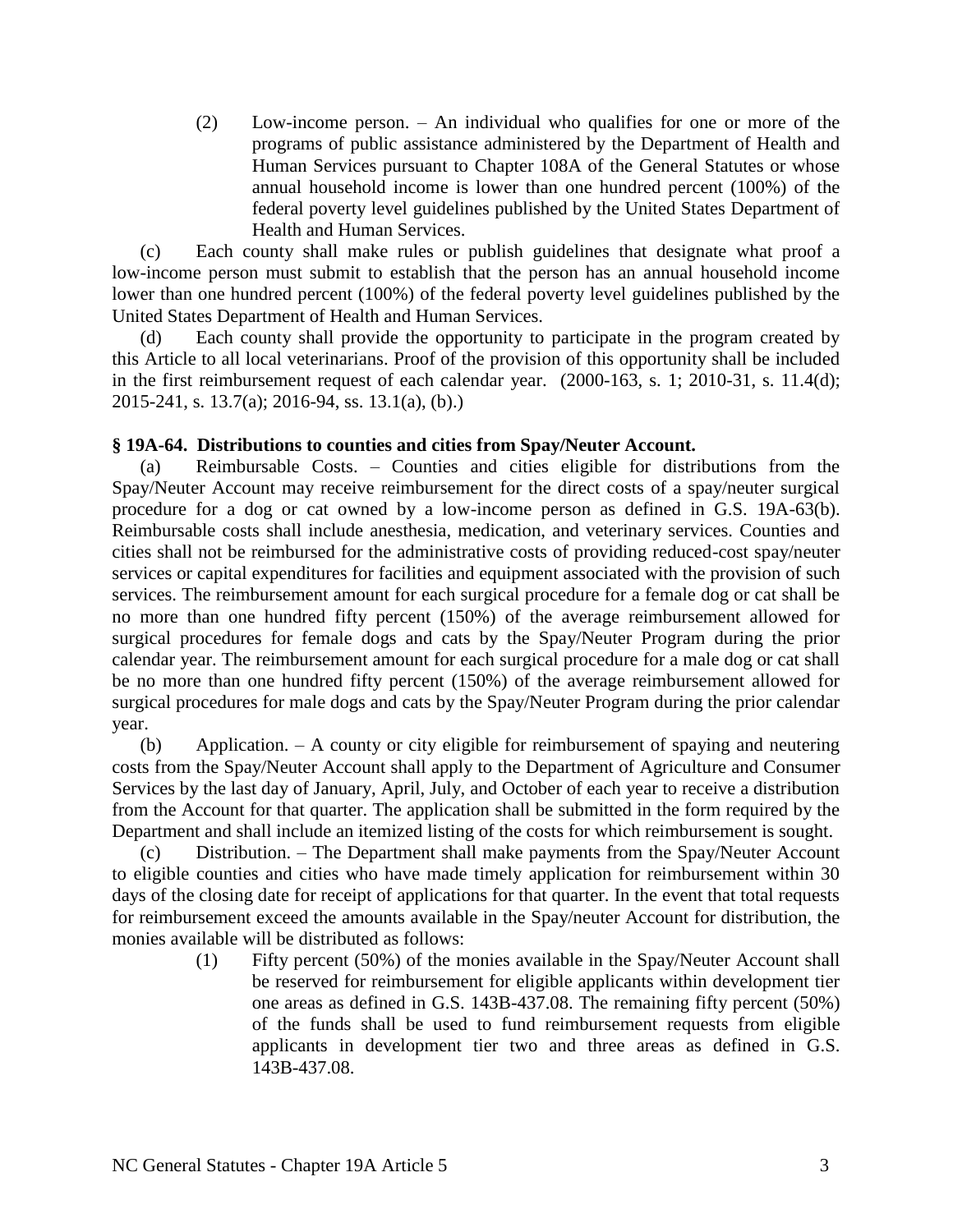- (2) Among the eligible counties and cities in development tier one areas, reimbursement shall be made to each eligible county or city in the proportion that the rate of spays and neuters per one thousand persons in that city or county compares to the total rate of spays and neuters per one thousand persons within the total tier one area. Population data shall be obtained from the most recent decennial census.
- (3) Among the eligible counties and cities in development tier two and three areas, reimbursement shall be made to each eligible county or city in the proportion that the rate of spays and neuters per one thousand persons in that city or county compares to the total rate of spays and neuters per one thousand persons within the total tier two and three area. Population data shall be obtained from the most recent decennial census.
- (4) Should funds remain available from the fifty percent (50%) of the Spay/Neuter Account designated for development tier one areas after reimbursement of all claims by eligible applicants in those areas, the remaining funds shall be made available to reimburse eligible applicants in development tier two and three areas. (2000-163, s. 1; 2006-252, s. 2.11; 2010-31, s. 11.4(e); 2013-377, s. 4.)

## **§ 19A-65. Annual Report Required From Every Animal Shelter in Receipt of State or Local Funding.**

Every county or city animal shelter, or animal shelter operated under contract with a county or city or otherwise in receipt of State or local funding shall prepare an annual report in the form required by the Department of Agriculture and Consumer Services setting forth the numbers, by species, of animals received into the shelter, the number adopted out, the number returned to owner, and the number destroyed. The report shall also contain the total operating expenses of the shelter and the cost per animal handled. The report shall be filed with the Department of Agriculture and Consumer Services by March 1 of each year. A city or county that does not timely file the report required by this section is not eligible to receive reimbursement payments under G.S. 19A-64 during the calendar year in which the report was to be filed. (2000-163, s. 5; 2010-31, s. 11.4(f).)

## **§ 19A-66. Notification of available funding.**

Prior to January 1 of each year, the Department of Agriculture and Consumer Services shall notify counties and cities that have, prior to that notification deadline, established eligibility for distribution of funds from the Spay/Neuter Account pursuant to G.S. 19A-63, of the following:

- (1) The amount of funding in the Spay/Neuter Account that the Department will have available for distribution to each county or city receiving notification to pay reimbursement requests submitted by the county or city during the calendar year following the notification deadline; and
- (2) The amount of additional funding, if any, the Department estimates, but does not guarantee, may be available to pay reimbursement requests submitted by the notified county or city to the Department during the calendar year following the notification deadline.
- (3) The maximum amount that may be reimbursed for each surgical procedure for a female dog or cat during the upcoming calendar year.